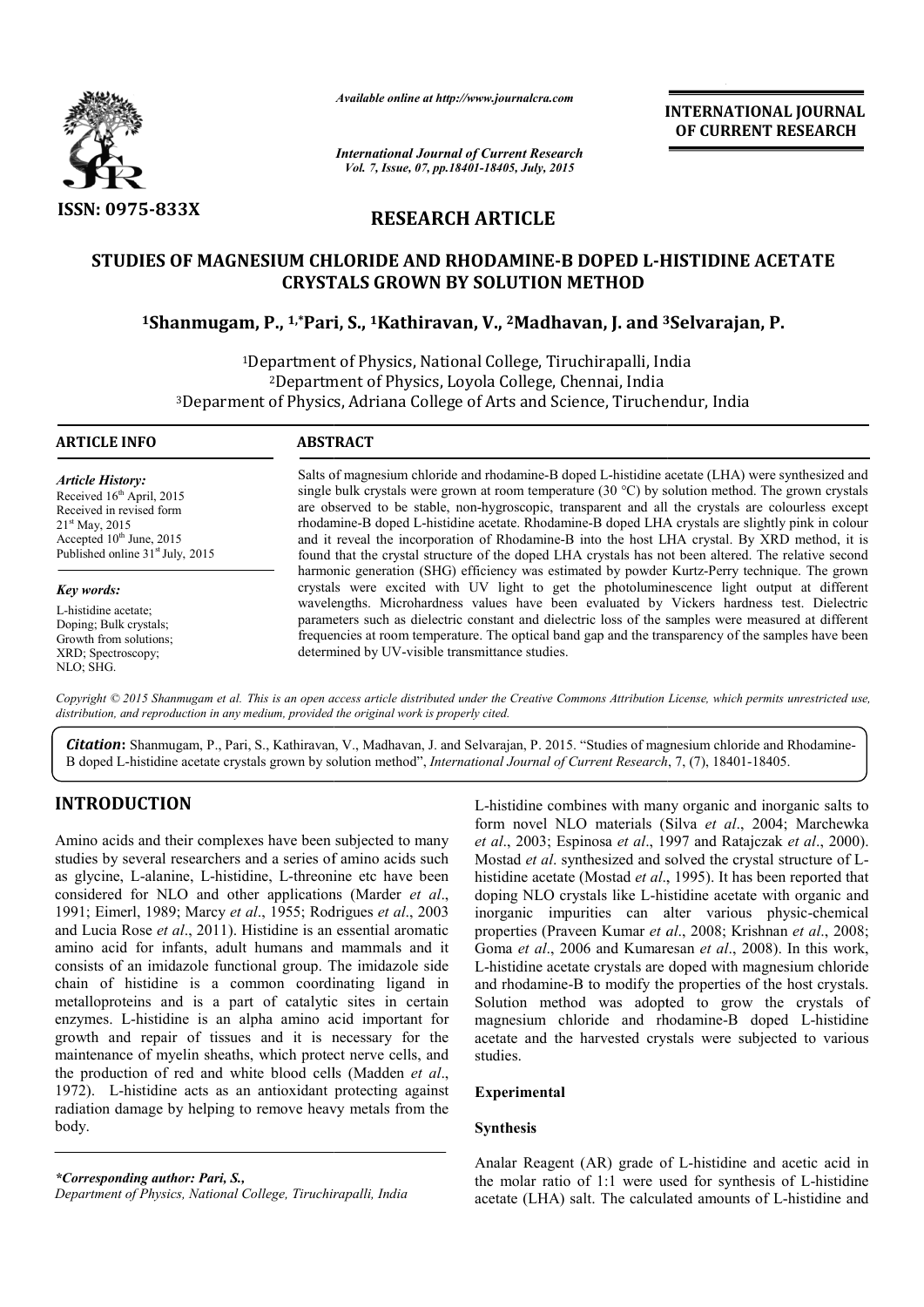acetic acid were dissolved in double distilled water and stirred well using a magnetic stirrer for about 3 hours. The solution was heated until the synthesized salt of L-histidine acetate salt was obtained. To obtain magnesium choride doped LHA sample, 10 wt% of magnesium chloride was added to the solution of LHA and for getting rhodamine-B doped LHA salt, 10 wt% of rhodamine-B was added to the solution of LHA.

## **Growth of single crystals**

Pure (undoped), magnesium chloride and rhodamine-B doped L-histidine acetate crystals were grown by solution method with slow solvent evaporation technique. Saturated solutions of the synthesized salts were prepared separately and the solutions were constantly stirred for about 2 hours using a magnetic stirrer and were filtered using 4 micro Whatmann filter papers. Then the filtered solutions were kept in borosil beakers covered with porous papers and kept in a dust-free atmosphere. The crystals were harvested after a period of about 30 days and the harvested crystals are displayed in the Figure 1. The grown crystals are observed to transparent and hygroscopic. The morphology of LHA crystals were observed to be modified when they are doped with magnesium chloride and rhodamine-B.







## **Analyzing techniques**

The grown single crystals were subjected by single crystal XRD studies using an ENRAF NONIUS CAD4 diffractometer with MoK radiation  $(\lambda=0.71073 \text{ Å})$ . Second Harmonic Generation (SHG) test for the grown pure, magnesium chloride and rhodamine-B doped LHA crystals was performed by the powder technique of Kurtz and Perry (Kurtz and Perry, 1968) using a pulsed Nd: YAG laser (Model: YG501C,  $\lambda$ =1064 nm). Pulse energy of 4 mJ/pulse, pulse width of 10 ns and repetition rate of 10 Hz were used. The grown crystals were ground to powder of grain size 300- 400 µm and the input laser beam was passed through IR reflector and directed on the powdered sample packed in a capillary tube. Mirocrystalline material of KDP was used as reference in this experiment. A Varian Cary 5E UV-Visible-NIR spectrophotometer was used for spectral

transmission studies. A crystal thickness of about 1.5 mm was used for transmission studies. Microhardness hardness study of the grown crystals was carried out using Leitz Weitzler hardness tester fitted with a diamond indenter. Smooth, flat surface was selected and subjected to this study on the (001) plane of the samples. Indentations were made for various loads from 25 g to 100 g. Several trials of indentation were carried out on the prominent face and the average diagonal lengths were measured for an indentation time of 10 seconds. The Vickers microhardness number was calculated using the relation Hv = 1.8544  $p/d^2$  kg/mm<sup>2</sup> where p is the applied load and d is the diagonal length of the indentation impression (Lucia Rose *et al*., 2011). The photoluminescence spectra were recorded for the grown crystals in the range of 260–700 nm with the excitation wavelength of 240 nm using a Perkin-Elmer photoluminescence spectrometer (Model: LS45). The measurements of dielectric constant and dielectric loss for the grown crystals were carried out using an LCR meter (Agilent 4284A) at various frequencies in the range  $10^2 \cdot 10^6$ Hz at 30°. For the good ohmic contact, opposite faces of the sample crystal were coated with good quality silver paint.

## **RESULTS AND DISCUSSION**

## **Determination of crystal structure**

The crystal structure of the grown crystals was found by single crystal X-ray diffraction studies. The instrument used to carry out single crystal XRD studies was a single X-ray diffractometer Bruker-Nonius MACH3/CAD4). The obtained crystallographic data are provided in the Table 1. The crystal structure of the all the three samples is found to be triclinic. It is noticed from the results that there is no change of crystal structure and there is a slight alteration in the lattice parameters when LHA is doped with magnesium chloride and rhodamine-B. The dopants seem to be occupying the interstitials of lattice of doped LHA crystals and slight changes in the values of unit cell parameters are observed in this work.

| Sample                 | Unit cell constants                |
|------------------------|------------------------------------|
| Pure LHA crystal       | $a = 8.521(2)$ Å                   |
|                        | $b = 9.058(1)$ Å                   |
|                        | $c = 9.023(2)$ Å                   |
|                        | $\alpha$ = 60.20(1)°.              |
|                        | $\beta$ = 86.55(2) <sup>o</sup>    |
|                        | $\gamma = 85.97(2)^{\circ}$        |
| $LHA$ crystal $+$      | $a = 8.629(4)$ Å                   |
| $10 \text{ wt } \%$ of | $b = 9.102(2)$ Å                   |
| magnesium chloride     | $c = 9.028(1)$ Å                   |
|                        | $\alpha$ = 60.28(2) <sup>o</sup> , |
|                        | $\beta$ = 87.02(3) <sup>o</sup>    |
|                        | $\gamma = 85.12(2)^{\circ}$        |
|                        | $a = 8.517(3)$ Å                   |
| LHA crystal +          | $b = 8.995(3)$ Å                   |
| $10 \text{ wt\% of}$   | $c = 9.198(4)$ Å                   |
| rhodamine-B            | $\alpha$ = 59.12(4) <sup>o</sup> , |
|                        | $\beta$ = 85.48(3) <sup>o</sup>    |
|                        | $\gamma = 86.24(1)^{\circ}$        |

**Table 1. Lattice constants for pure and doped LHA crystals**

## **Optical transmittance**

Optical transmittance and other optical constants are determined from the UV-visible spectra and they are assisted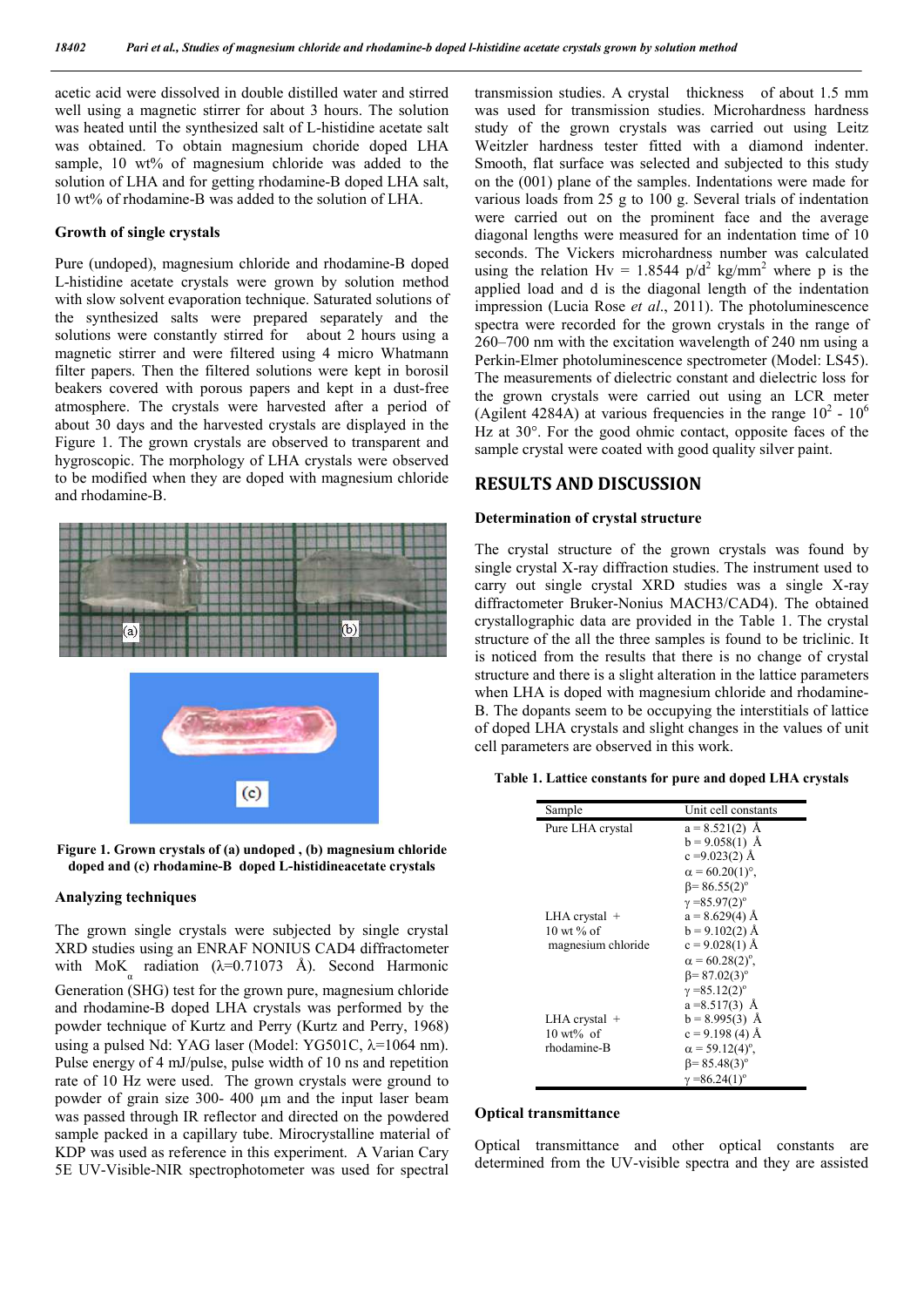in understanding electronic structure of the samples. UV-Visible transmittance spectra of pure and doped LHA crystals were recorded in the range 200-1100 nm covering the near UV, visible, near infrared region. UV-visible-NIR transmittance spectra of the samples are displayed in the Figure 2. From the results, it is noticed that pure and magnesium chloride doped LHA crystals have high transmittance in the entire visible-NIR region of the spectra and rhodamine-B doped LHA crystal has an absorption at 390 nm and this is due to pink colouration of the crystal. A sharp fall in the transmittance is observed at 254 nm for all the three samples and this is due to fundamental absorption. The band gap value is found to be 4.88 eV and this is same for undoped and doped LHA samples. It is observed that the transmittance values are reduced when LHA are doped with magnesium chloride and rhodamine-B.



**Figure 2. Optical transmittance spectra for pure and doped LHA crystals**

## **Mechanical properties**

The Mechanical properties of the grown crystals have been studied using LEITZ microhardness tester, fitted with a Vickerss diamond pyramidal indenter. A well polished crystal has been placed on the platform of Vickers microhardness tester and the loads of different magnitudes have been applied in a fixed interval of time.



**Figure 3. Load dependence of hardness for pure and doped Lhistidineacetate crystals**

The indentation time has been kept 10 seconds for all the loads. Vickers microhardness values have been calculated by using the formula Hv = 1.8544  $p/d^2$  kg/mm<sup>2</sup> where Hv is the Vickers microhardness number, p is the applied load in kg, d is the mean diagonal length of the indentation impression in mm and 1.8544 is a constant of a geometrical fraction for the diamond pyramid. A graph has been plotted between hardness number and applied load and it is shown in Figure 3. At lower loads there is an increase in the hardness with load, which can be attributed to the work hardening of the surface layers. At higher loads, the  $H_v$  shows the tendency to saturate. Beyond the load of 100 gm significant cracking occurs which may be due to the release of internal stresses generated locally by indentation.

## **Measurement of photoluminescence**

Photoluminescence (PL) in solids is the phenomenon in which electronic states of solids are excited by light of particular energy and the excitation energy is released as light. The photon energies reflect the variety of energy states that are present in the material. The photoluminescence spectra of magnesium chloride and rhodamine-B doped L-histidine acetate crystals are shown in the Figures 4 and 5.



**Figure 4. PL spectrum for magnesium chloride doped Lhistidineacetate crystal**



**Figure 5. PL spectrum for rhodamine-B doped L-histidineacetate crystal**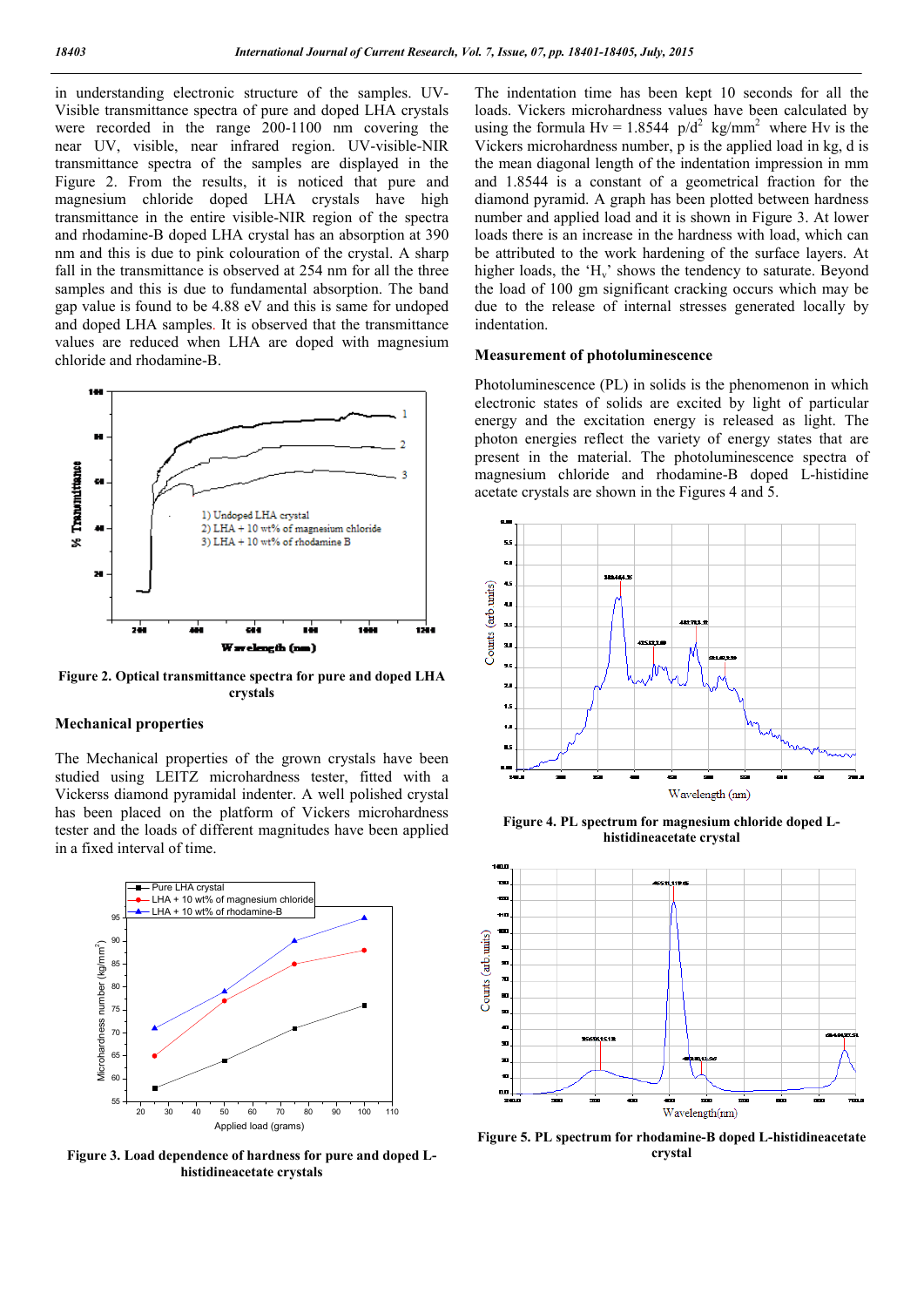Figure 4 consists of four emission bands: a strong UV emission band at 382 nm, a strong blue band at 435 nm, and a weak blue band at 482 nm and a green band at 521 nm. The PL spectrum of rhodamine-B doped LHA crystal consists of four emission bands viz. a strong UV band at 356 nm, a strong blue band at 455 nm, a weak blue band at 482 and a red band at 684 nm. From the results, it is confirmed that the grown crystals are photo luminescent materials when they are excited with UV light of wavelength 240 nm.

### **Measurement of dielectric constant and dielectric loss**

Every material has a unique set of electrical characteristics that are dependent on its dielectric or insulation properties. Accurate measurements of these properties can provide valuable information to ensure an intended application or maintain a proper manufacturing process. Dielectric constant measurements can be performed easier and faster than chemical or physical analysis techniques making them an excellent material analysis tool. The dielectric constant and the dielectric loss for different frequencies at room temperature are shown in Figures 6 and 7.



**Figure 6. Frequency dependence of dielectric constant for pure, magnesium chloride and rhodamine-B doped L-histidineacetate crystals**



**Figure 7. Frequency dependence of dielectric loss for pure, magnesium chloride and rhodamine-B doped L-histidineacetate crystals**

The values of dielectric constant and dielectric loss decrease with increase in frequency. In general the variations in dielectric constant with frequency suggest the presence of higher space charge polarization of the material in the low frequency region and the decrease in polarization leads to the reduction in dielectric constant. The space charge polarization depends on the purity and perfection of the material and its influence is noticeable in the low frequency region. The orientational polarization can sometimes be seen in some materials even up to  $10^{10}$  Hz. Ionic and electronic polarizations exist below  $10^{13}$  Hz. At higher frequencies, the values of dielectric constant and loss are low because molecules of larger relaxation times may not be able to respond to these higher frequencies. The lower value of dielectric constant at high frequencies may be due to the loss of polarizations gradually and is important for these materials in the construction of photonic and NLO devices. It is also noticed that the values of dielectric loss decrease with increase in frequency for the samples and the low value of dielectric loss indicates that the grown crystals are of good quality dielectrics. Again the material with low dielectric constant will have less number of dipoles per unit volume. As a result it will have minimum loss as compared to the material with high dielectric constant. It suggests that the dielectric loss strongly depends on the frequency of the applied field, which is similar to the dielectric constant in the ionic system (Krishnan *et al*., 2009).

## **SHG efficiency**

The analysis of second-order nonlinearity like second harmonic generation (SHG) of the grown crystals was performed by Kurtz powder method. The single crystals were powdered and were irradiated by an incident radiation (1064 nm) of pulse width 8 ns from a Q-switched quanta RAY GCR Nd: YAG laser. KDP was used for calibrating the SHG intensity. A concave mirror, collimated and focused onto the monochromator slit collected the SHG emitted from the crystal sample**.** The output power of the crystal was measured using a power meter and the error in the measured SHG was typically about 5-10%. The NLO property of the crystal was confirmed from the estimation of strong green radiation of the crystal. The obtained data of SHG efficiency of the grown crystals are summarized in Table 2.

**Table 2. Relative SHG efficiency of pure and doped LHA crystals**

| Sample                 | Relative SHG efficiency (Ref.: KDP) |
|------------------------|-------------------------------------|
| Pure LHA crystal       | 1.37                                |
| LHA crystal $+$        | 1.45                                |
| $10 \text{ wt } \%$ of |                                     |
| magnesium chloride     |                                     |
| LHA crystal $+$        | 1 74                                |
| $10 \text{ wt\% of}$   |                                     |
| rhodamine-B            |                                     |

#### **Conclusions**

Pure, magnesium chloride and rhodamine-B doped L-histidine acetate crystals were grown by the slow solvent evaporation technique. The X-ray diffraction studies confirm the triclinic structure the grown crystals. Optical transmittance study shows that the grown crystals have wide transperency window from 200 to 1100 nm, which highlights the prospects of applications in the NLO devices. The powder relative SHG efficiency of the samples has been found by Kurtz powder technique. Vickers microhardness was calculated in order to understand